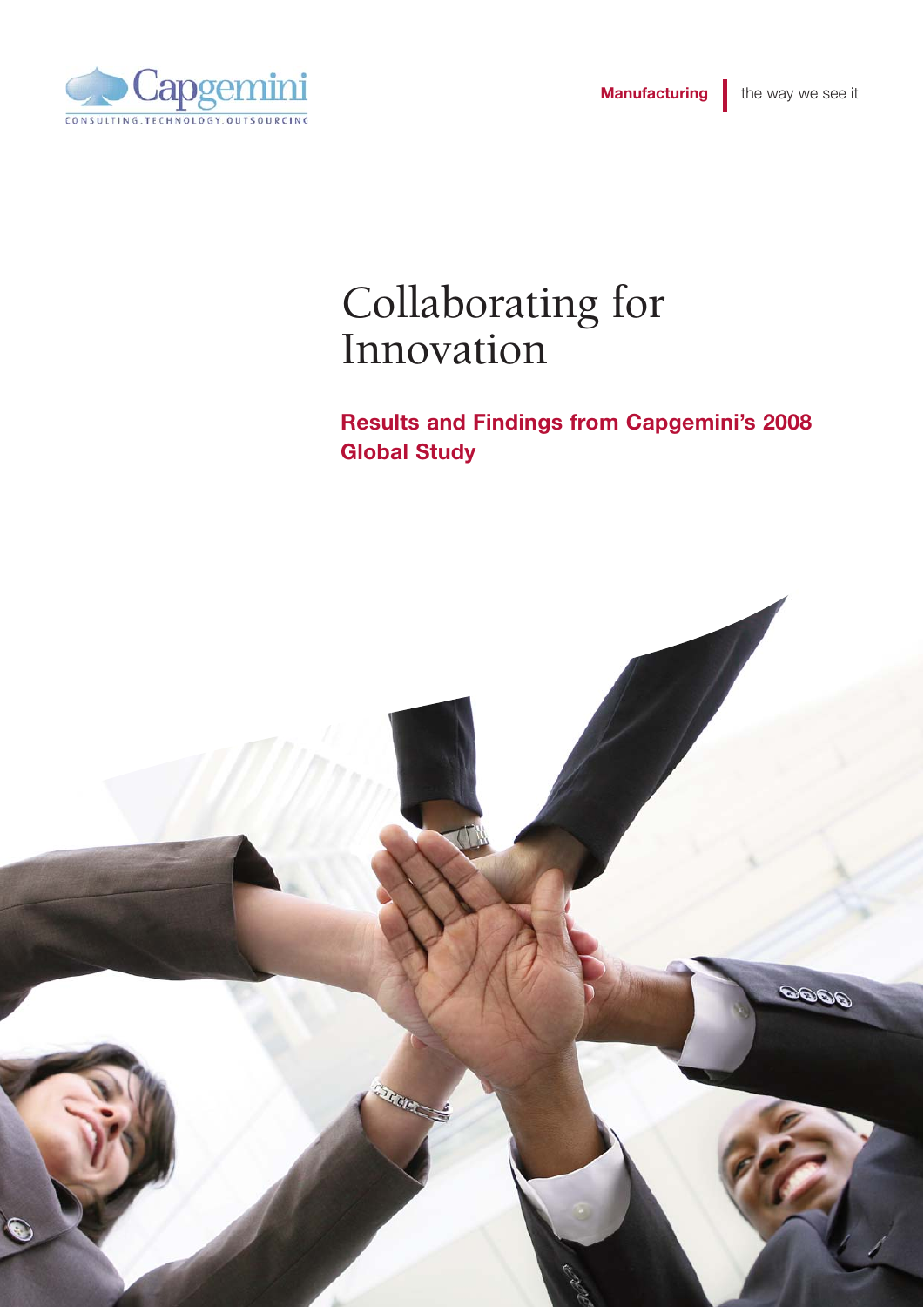# Contents

| <b>Executive Summary</b>                                | 1              |
|---------------------------------------------------------|----------------|
| <b>Introduction and Methodology</b>                     | $\overline{2}$ |
| <b>Corporate Strategy</b>                               | 3              |
| <b>Innovation Performance</b>                           | 6              |
| <b>Supplier Collaboration</b>                           | 9              |
| <b>Customer Collaboration</b>                           | 10             |
| <b>Research and Development (R&amp;D) Collaboration</b> | 12             |
| <b>Recommendations</b>                                  | 15             |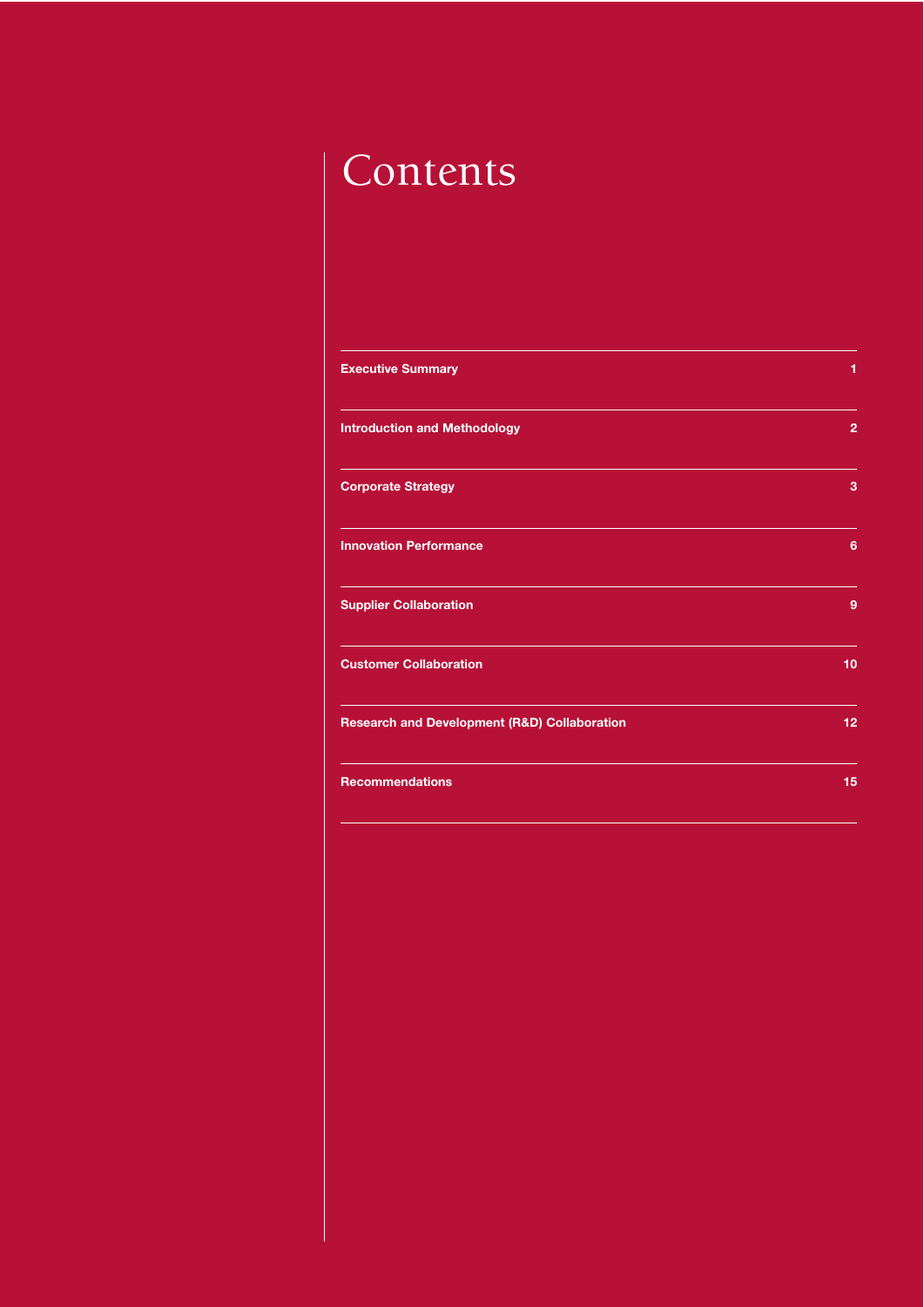# Executive Summary

#### **Collaboration is a Critical Enabler for Successful Innovation**

Capgemini has completed the first global *Collaborating for Innovation* study. This study was conducted with the objective of assessing the extent to which corporations use collaboration as a means to effectively empower their Product and Service Innovation<sup>1</sup> initiatives. The findings are organized in five sections. A summary of our key findings and recommendations are as follows:

#### **Corporate Strategy**

- <sup>n</sup> Innovation initiatives rank among the most important within their companies and strategic innovation related initiatives are intended to enhance their ability to launch new innovative products in the market and secondly to further take advantage of globalization and favorably impact their company's business.
- <sup>n</sup> Companies view many barriers to innovation including: planning and budgeting; resource allocation; organizational structure; non-integrated IT platforms; and alignment with customer needs.

#### **Innovation Performance**

- <sup>n</sup> The rigor and comprehensiveness of the process used to select and develop new product ideas has a strong correlation with the success of companies' product development initiatives.
- <sup>n</sup> Companies are significantly challenged in their ability to define and track metrics to monitor the performance of their product development process.

#### **Supplier Collaboration**

- <sup>n</sup> Engineering and Design teams collaborate very well with their suppliers for innovation related initiatives; however, their Sales and Marketing functions significantly lag in this aspect.
- <sup>n</sup> Cost reduction continues to be the single most important motive for companies to engage in partnerships with their suppliers and companies choose to interact with suppliers primarily to source materials and components for their products instead of more complex systems or assemblies.

#### **Customer Collaboration**

- <sup>n</sup> Companies are lacking the processes and associated organizational discipline to effectively collect disseminate and interpret the needs of their existing and potential customers which is adversely impacting the effectiveness of their innovation efforts.
- <sup>n</sup> Existing information systems do not adequately support the business processes used for managing the collection and analysis of customer needs.

#### **R&D Collaboration**

- <sup>n</sup> Participants' responses challenge the conventional wisdom of R&D as the only major driver of their company's innovation initiatives and indicate that other functional areas are also important influencers.
- <sup>n</sup> Participants emphasized the importance of information systems to enable crossfunctional collaboration.
- <sup>n</sup> Companies face challenges in justifying and adopting improvements to processes and information systems to improve collaboration within the organization.

#### **Recommendations**

- <sup>n</sup> Continuously monitor performance of the innovation process by developing and implementing appropriate metrics for performance measurement
- <sup>n</sup> Increase involvement of stakeholders in the innovation process through clear definition of roles and responsibilities
- <sup>n</sup> View suppliers as strategic partners not just low-cost providers; develop advanced methods for customer segmentation and evolve an R&D organizational structure that improves cross functional collaboration with other functions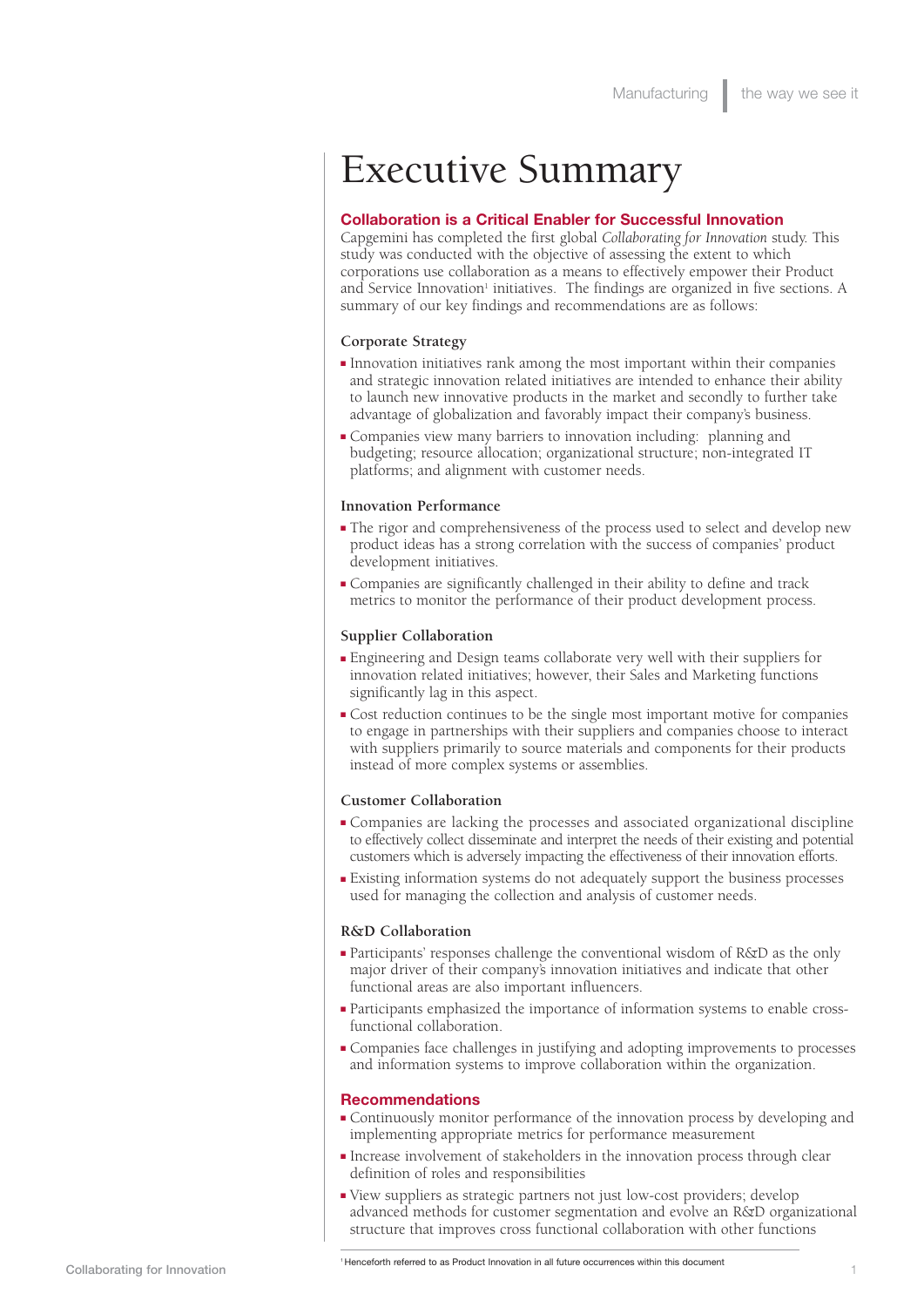# Introduction and Methodology

Innovation is most often used to describe the process which individuals / organizations use to develop and improve products or services. The C*ollaborating for Innovation* study is designed to provide a deeper perspective into evolving trends in *Product and Service Innovation* within organizations and highlight issues and challenges faced by companies across all industries.

#### **Study Objectives**

The goal of the *Collaborating for Innovation* study was to draw executive attention to current strengths and improvement opportunities relating to the process of innovation within companies through the analysis of perspectives obtained from participants of a web-based survey on the following three overarching questions:

- <sup>n</sup> Where do companies rank their innovation capability when compared to other corporate strategy levers for improving shareholder value?
- <sup>n</sup> What prevents companies from meeting their innovation related goals and objectives?
- <sup>n</sup> What impact does collaboration across a variety of stakeholders (suppliers, customers, and between internal functions) have upon company innovation initiatives?

# **Study Methodology**

The study was gathered through a web-based survey that collected responses from 139 senior executives and managers a majority of whom represent our active client base at 63 companies across 24 countries. Participants were carefully chosen to ensure that they were all involved in or responsible for initiatives related to the product innovation process.

Invitations to participate in this survey were sent to senior executives and middle level managers closely involved with innovation related initiatives at potential and existing clients through Capgemini's offices worldwide.

Survey participants spread across the following four major sectors:

- $\blacksquare$  Automotive, Aerospace and Defense (26%)
- <sup>n</sup> Consumer Products and Retail (29%)
- $\blacksquare$  High Tech (23%)
- <sup>n</sup> Industrials: Chemicals and Energy, Industrials and Medical Devices (22%)

Although written in English, the survey was translated into local languages for countries such as France, Italy, Sweden, and Germany. The participants were from companies based in over 25 countries responded to the survey, with the respondent distribution of 47% from companies headquartered in Europe, 42% from the Americas and 11% from the Asia Pacific region.

The study and this report would not have been possible without the participation of the survey participants. We would like to thank these professionals for taking time out of their busy schedules to share with us their opinions and perspectives on the current state of innovation at their companies.

We sincerely hope that this study will assist you to initiate or improve your company's innovation capabilities and results.



**Respondents by Function**

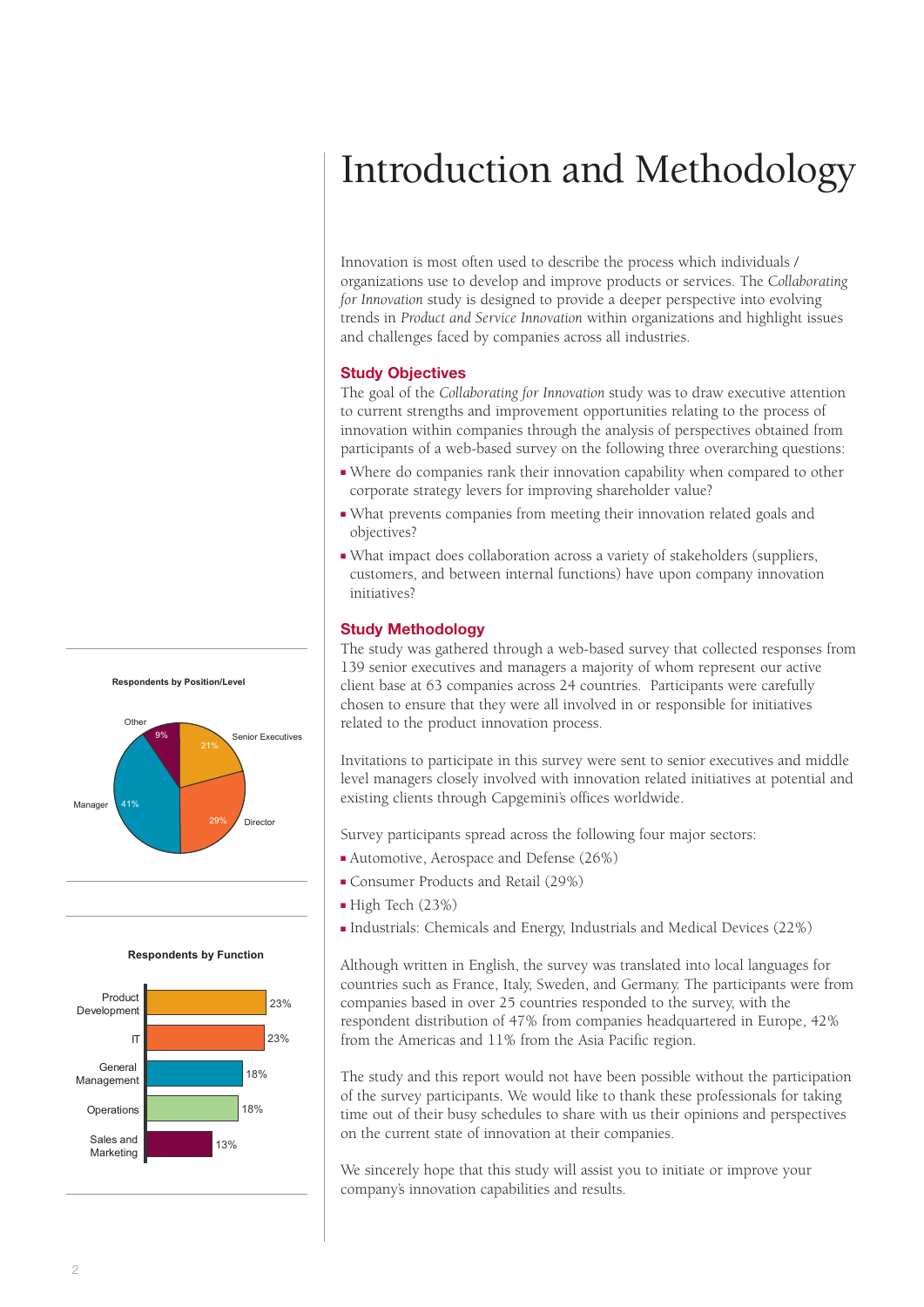# Corporate Strategy

In this section of the survey, our intention was to gather our participants' viewpoints on the relative emphasis that their companies' leadership places on improving their organization's capability to innovate.

Participants across all industries unanimously identify innovation related initiatives to be extremely important to the growth and sustainability of their businesses. Exhibit 1 illustrates that over 90% of the participants consider innovation to be "important" or "very important" for their company. However, this does not necessarily translate to similarly uniform and high support from executives. Companies in different industries also differ in the kind of innovation they prioritize – incremental innovations to develop existing products and services or the development of market disrupting 'Breakthrough'1 Products.

**Exhibit 1: Despite close agreement on the importance of Innovation, companies differ in their strategies to innovate**



**Where in the Continuum do You Rate Your Company's Emphasis on Innovation?**



Mostly market disrupting new products with some improvement of existing products existing products<br>Primarily market disrupting new product

**While almost all participants recognize the importance of innovation, they enjoy different levels of executive support and translate it to different priorities – i.e., breakthrough vs. incremental innovation**

**How do You Rate the Executive Level Suppport for Innovation Projects in Your Company?**



We do observe that companies who have a relatively higher focus on launching breakthrough products in the market correlate with greater executive-level sponsorship and support for innovation projects compared to companies who focus primarily on launching products through derivative product development initiatives.

1 Breakthrough: Products are defined as "breakthrough" by virtue of their ability to disrupt pre-existing market conditions and significantly influence / control future patterns of customer behavior. 2 Derivative: Products are defined as derivative if they are updates to existing products in the market - these could range

anywhere from lower cost versions to add-ons or enhancements.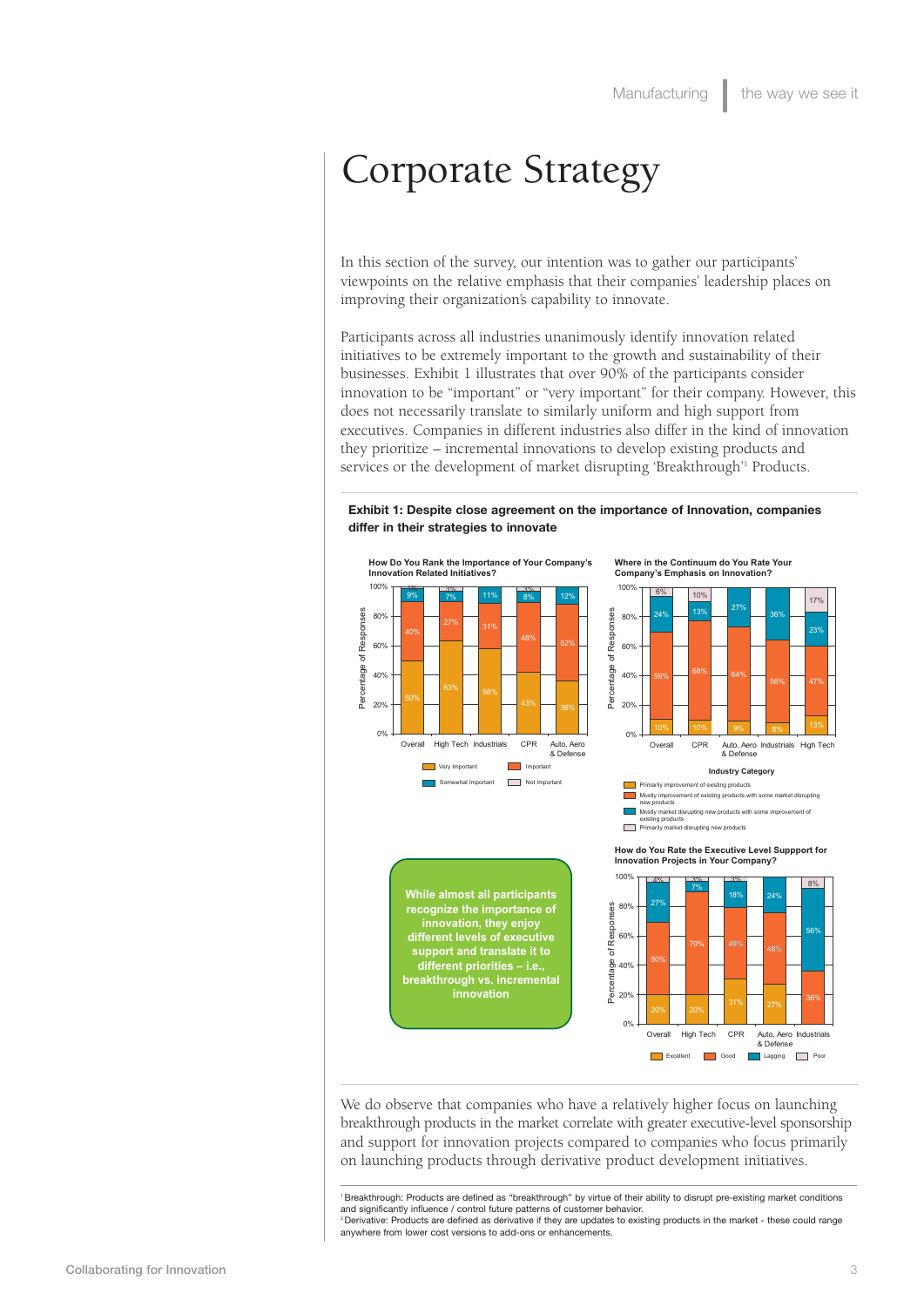While executive level support is an internal factor that has an impact on innovation within organizations, external factors such as globalization also significantly influence a company's ability and motivation to innovate. Generally, companies across the board were unanimous about the impact of globalization on their innovation efforts. However, we did observe a significant difference in the perception of participants in the CPR sector regarding this topic (See Exhibit 2 below).

**Exhibit 2: Companies in CPR do not perceive as much impact of globalization on their innovation efforts as those in other sectors do.**



The pressure to compete by delivering products with more value at lower prices , or to grow margins by reducing costs, has led numerous manufacturers and retailers to source their production and suppliers from other parts of the world where labor and raw materials are cheaper. This has been a significant driver and beneficiary of globalization. It is curious to see 29% of the participating companies, i.e. from the CPR sector, differing from the rest in their perspective on this topic.

#### **R&D is NOT the Only Driver of Innovation**

A majority of participants say that R&D is the primary driver of innovation within their company. The relative emphasis of other functions as an innovation driver varied significantly across each sector. The differences within the organization on the single readily-identifiable driver of innovation perhaps is an explanation of why the CPR sector has a lower emphasis on innovation as a strategic priority and places greater emphasis on derivatives to existing products.

As companies strive to move faster in development and in response to increasingly competitive global markets, a variety of functional sources for innovation within the organization can only help in the search for a faster better product or service to sell.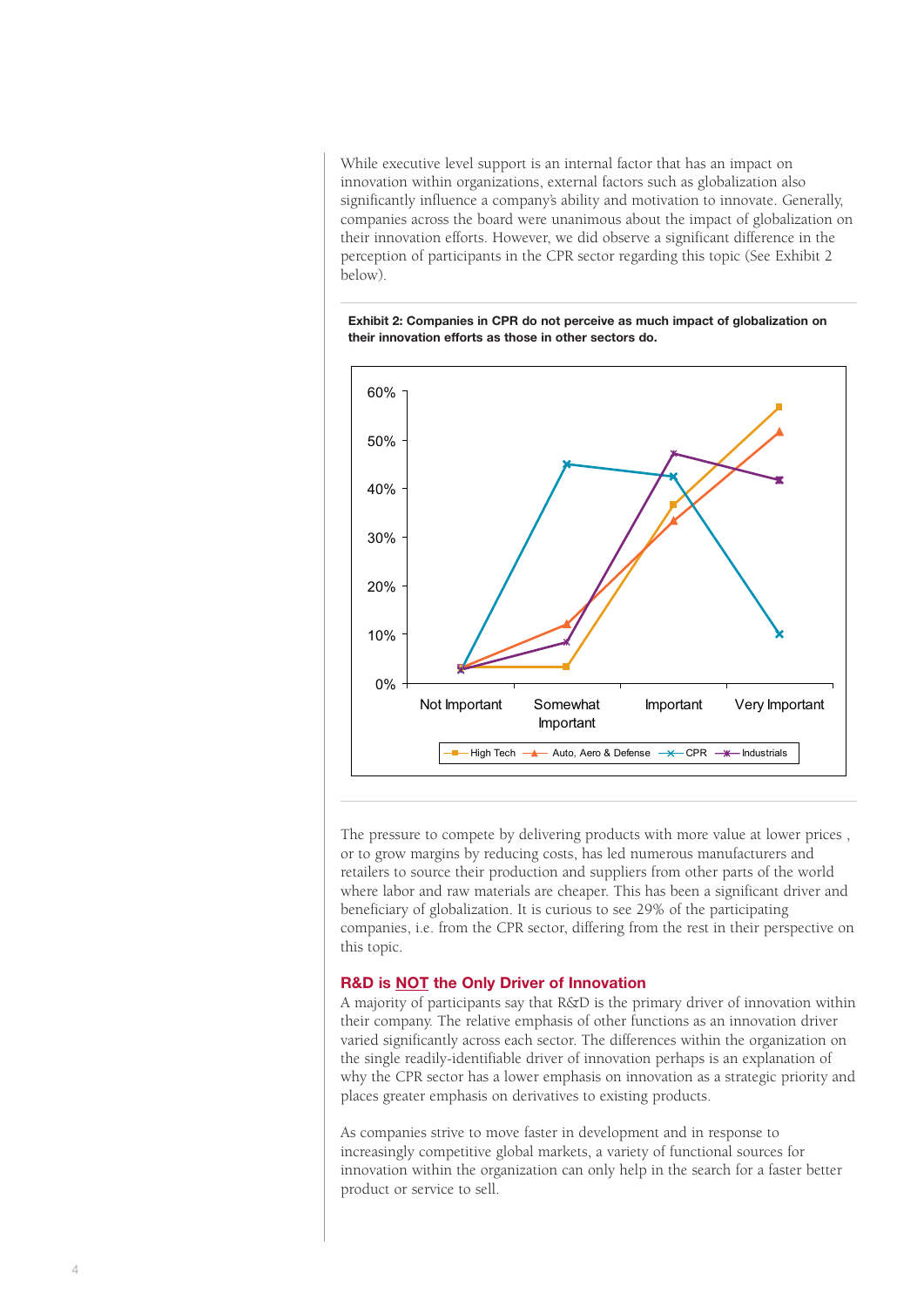

#### **Exhibit 3: R&D is not the Only Driver of Innovation**

### **What are the most significant Corporate Strategy related barriers to improved innovation facing your company?**

- Changing technology as quickly as the market requires it
- **Division organized in relation to** technique not to customer scope
- **Funding required; and pressure** to constantly increase EPS
- **Lack of strategic planning and** budgeting to support innovative product development
- **Lack of consolidated resources** (people and budget), lack of customer understanding (of) what innovations are an opportunity, lack of measurement on success of innovation
- **Exercise Corporate culture is still a barrier** to innovation
- **Decentralized organization** structure. Non-integrated IT platforms in all functional areas

### **Additional Perspectives**

It is clear from our analysis that innovation is certainly regarded as a strategic priority within most companies. They do, however place differing priorities and focus on their strategic goals and innovation programs.

Companies also point to a variety of cultural, technical, financial and organizational constraints that challenge the success of these initiatives in their comments. A few notable examples are displayed here.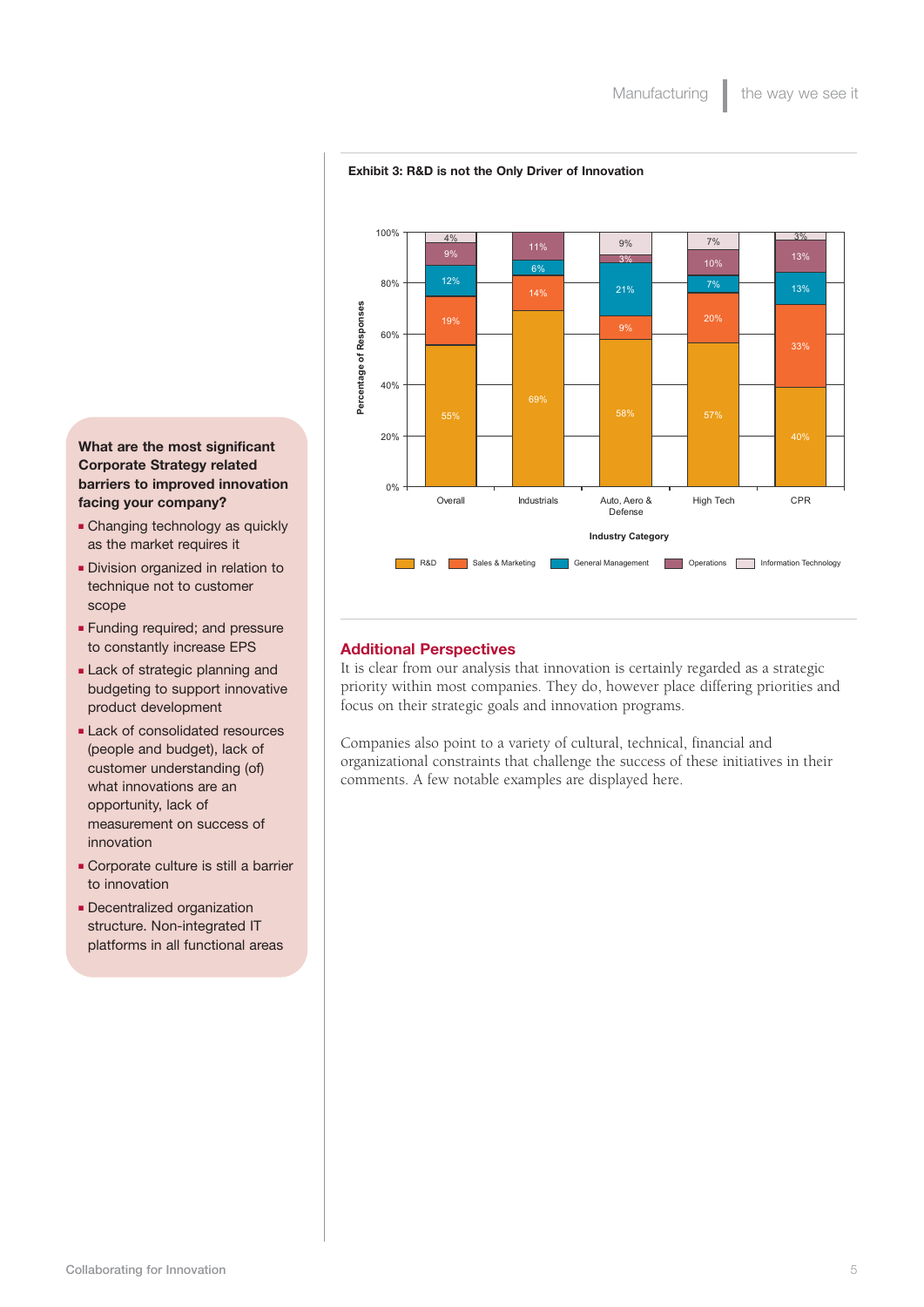# Innovation Performance

Our primary objective in this section of the survey was to assess the strength of companies' innovation capabilities across key areas identified as critical to maintaining a robust innovation process. For the process of innovation to function effectively and achieve financial targets, there is a need for an emphasis upon developing, and monitoring metrics that track the company's innovation related initiatives. From the analysis of responses we observed that companies that have established methods to measure their innovation processes are better positioned to achieve success with their innovation initiatives.

#### **Lagging Ability to Track and Meet "Time to Develop" Goals**

While most companies have the capability to track key metrics that monitor their innovation initiatives performance, in most cases their ability to measure '*Time to develop goals for new and existing products*' in the product portfolio lags others significantly. About two-thirds of all survey responses indicate their companies are "Good" if not "Excellent" in measuring most stages in the innovation process.

'Sales' is the metric that companies are most comfortable measuring as a proxy of effective innovation. While this may be easy to measure comparatively, it is a lagging indicator. Making intelligent decisions and correcting the course of product development projects requires more of a leading indicator, i.e. metrics that measure earlier stages in the process of development, testing and launch.



**Exhibit 4: Sales and profitability are easier metrics to track than 'Time to Develop'**

Over 56% of the companies admit that measuring 'time to develop new products/services' is a challenge. In fact over 50% of participants indicate that their innovation efforts do not meet their 'time to develop' goals. In the Industrials category of companies, participants noted that they miss their goals 60% of the time.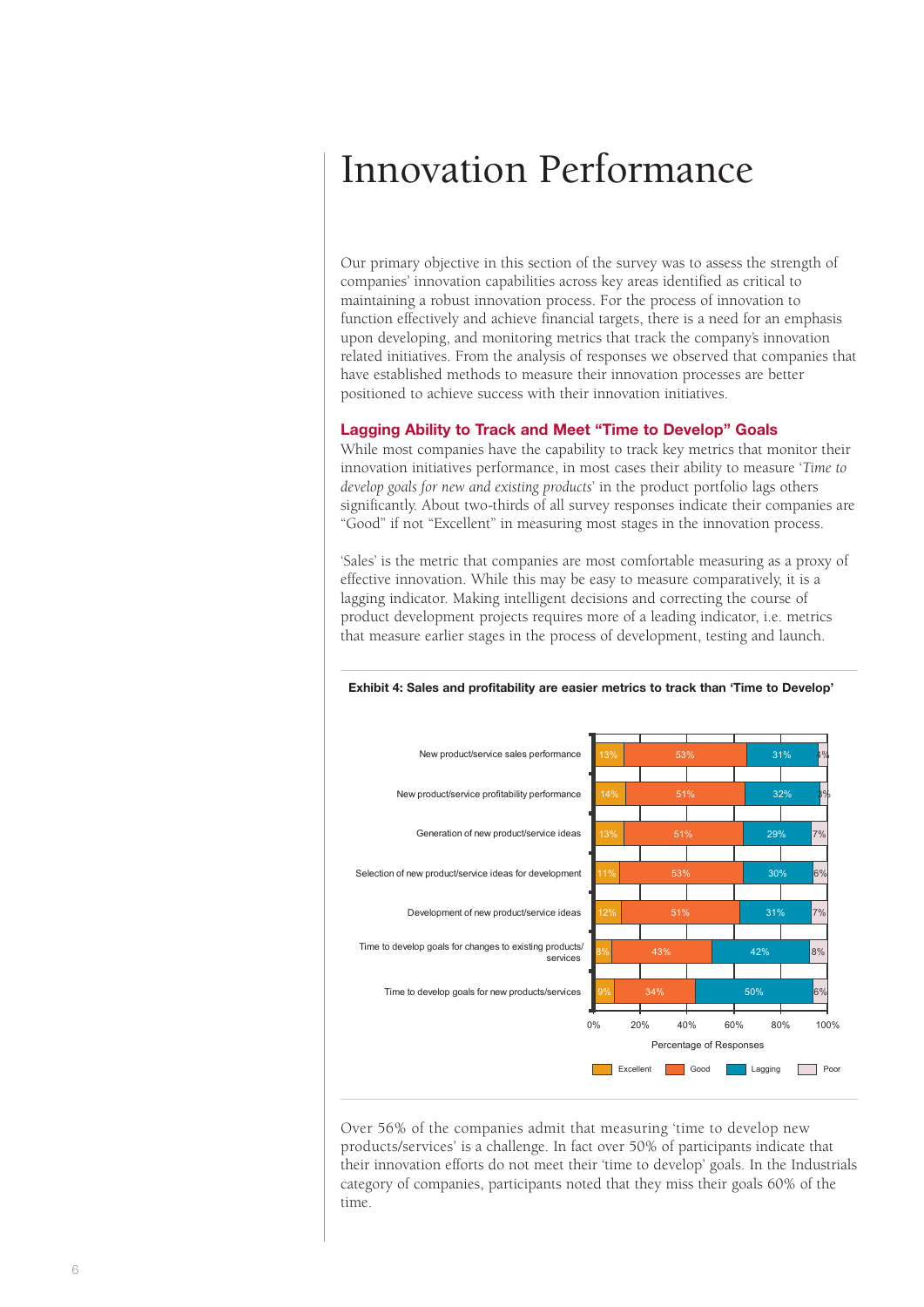Interestingly, the survey revealed that almost 70% of participants in Senior Management roles are pessimistic about their company's ability to measure "time to develop" goals for new and existing products. In sharp contrast, a majority of Managers (56% – 60%) are by and large satisfied with their capabilities to meet the same goals. This dichotomy in perspectives may be interpreted positively – middle management that oversees day-to-day activities and delivers results is optimistic about their capability, while the forward looking and direction setting senior management cadre see opportunities for improvement. A sense of optimism in the middle management, if used appropriately can provide a great environment for the rank and file members of organizations to experiment, innovate and develop new products or services.

### **Companies face Challenges in Idea Selection and Development**

We asked participants to assess: their companies' ability to generate ideas for new products; their ability to evaluate and select ideas for further development; and their ability to develop selected ideas into products for market launch and commercialization. Responses from Automotive, Aerospace and Defense and High Tech sectors indicate that idea generation is an area of strength in comparison to the CPR and Industrials sectors. Overall, the results indicate that over two-thirds of participants are satisfied with their ability to generate innovative ideas for products and services. In contrast, a little over 50% of participants are satisfied with their ability to select concepts for development and testing prior to launch. Companies are also challenged to develop selected ideas into new products. In Exhibit 5, 60% of all participants indicate that this capability is 'Good' or 'Excellent.'



**Exhibit 5: Companies are satisfied with their capability to generate ideas, but not in idea evaluation and selection**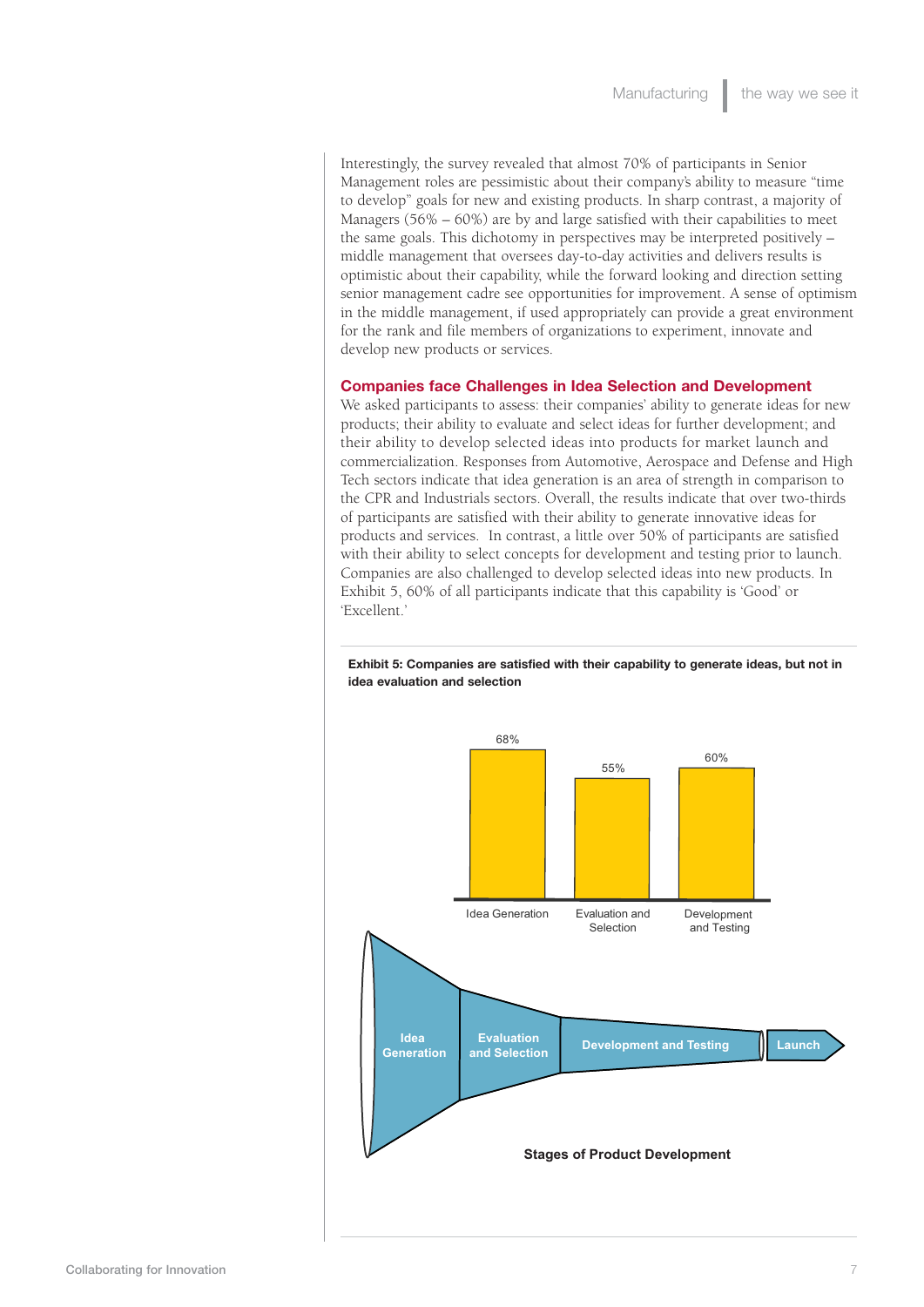## **Lack of Customer Centricity: Primary Cause for New Product Launch Failure**

Participants attributed a number of causes for failure to launch products at their companies. While the primary reason(s) for this failure is different in each sector, Exhibit 6 below shows that failure to meet customer needs is the primary cause of new product launch failure in most sectors. However, companies in the Automotive, Aerospace and Defense sector indicate product development costs and time to market are the biggest challenges. This is perhaps indicative of the nature of the design and development lead times in Auto, Aerospace and Defense industries as well as the capital investments required in these asset heavy manufacturing industries.





### **Overall Return on Innovation: Not an Encouraging Sign**

While opinions on Return on Innovation differ widely based on sector, companies in the High Tech sector claim to have a higher Return on Innovation. This is not surprising; prior observations of companies in this sector placed a higher priority on innovation related initiatives, focusing more on development of breakthrough products and higher executive support for innovation. Of course, the low capital investments required of software and other computing/web related products and services also gives companies in those industries a head start in terms of the cost of development and testing prior to launch. Working collaboratively across organizational boundaries may be key to iterating often and quickly and reducing the time and cost of development.

Overall, participants are relatively confident of their companies' ability to successfully improve the existing portfolio of products and their ability to generate new product ideas. Companies are less confident in their ability to selecting good ideas and developing these selected ideas into successful new products.

#### **Additional Perspectives**

From the above discussion, there exists a wide array of opportunities to improve the process of innovation at most companies. This includes the capability to accurately define metrics to measure the process itself, the ability to accurately manage new ideas and their development, and to enable the launch of these products within reasonably well defined schedules.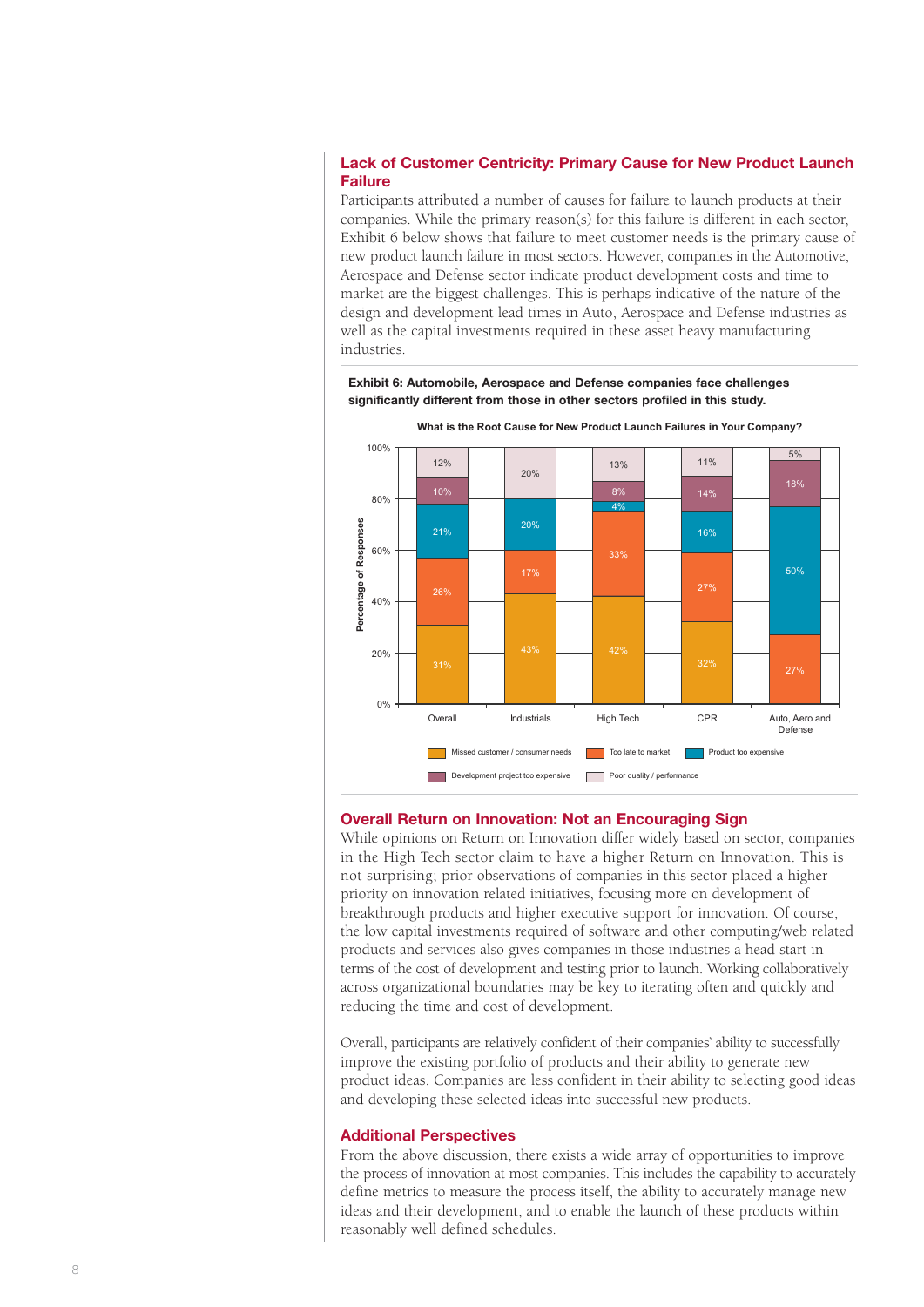# Supplier Collaboration

In this section, participants share the nature of their partnerships and interactions with suppliers to collaborate with them to develop innovative products. The objective was to assess the strength of companies' collaboration with suppliers, uncover some of the key challenges that companies face and identify opportunity areas for improvement.

## **Innovation Ranks Low among Priorities for Collaborating With Suppliers**

Our analysis revealed that companies still hold cost reduction as the top motive to collaborate with suppliers. "Product Innovation" comes in at fourth with "Reducing Time to Market" and "Improvement of Quality" also ahead of it in priority. This seems to reflect in the quality of companies' efforts to collaborate with suppliers in the process of innovation. Less than 50% of participants were satisfied with their relationships with suppliers in that context, with only 6% responding in the superlative.

Of those who were not satisfied, an overwhelming majority of responses (over 93%) attribute their company's inadequate use of open innovation environments to collaborate with suppliers as one of the primary reasons for their dissatisfaction. Of these participants, about 78% say that their company's information systems to support collaboration with suppliers were unsatisfactory if not poor!

Clearly, there is significant room for improvement.

At the pace that technology and businesses are evolving, numerous companies have adapted to compete. They have realized that they cannot do it all themselves, and have enlisted the help of external partners, in academia and industry. In fact, Open Innovation Networks have been accepted by a number of industry leaders such as Procter & Gamble and IBM. The benefits of collaboration with suppliers and other partners can be very powerful, but they have to be balanced with the challenges that come with it.

#### **Trust and Communication among Top Challenges for Collaboration**

A large majority of participants indicate that Intellectual Property, Trust and Communication were the top three challenges that their companies address well (either good or excellent) while collaborating with their suppliers.

The analysis of the survey responses revealed differences on the challenges that various sectors address well. For instance, companies in the Automotive, Aerospace and Defense sector indicated that the top three challenges that they addressed well were: Communication, Intellectual Property and Target Clarity. On the other hand, participants in the Consumer Packaged Goods and Retail sector revealed that Trust, Target Clarity and Clarity of Roles and Responsibilities were aspects of their supplier collaboration initiatives that they were satisfied with. Participants from the High Tech sector pointed to Intellectual Property and Trust to be challenges they place a high priority on.

#### **Additional Perspectives**

Participants' comments on the barriers to improved collaboration with suppliers suggest the need for companies to view suppliers more as strategic partners who benefit mutually from the association rather than merely low cost providers. The competitive dynamic introduced by using multi-vendor sourcing is also cited by respondents as a challenge they face. Most participants perceive collaborative engagement with suppliers early in product development and innovation as a positive step.

#### **What are the challenges you face in collaborating with Suppliers?**

- Not seen as strategic partners; our inability to provide clear requirements
- **The multi-vendor competition** that is part of our business model.
- **Don't always understand how to** collaborate, don't always create expectation for suppliers to provide innovation, too cost focused
- Clarification of intellectual property rights and "responsibility" – which party pays if something goes wrong.
- **Example 2** Clarity of roles between the company and the suppliers
- **Lack of collaborative information** systems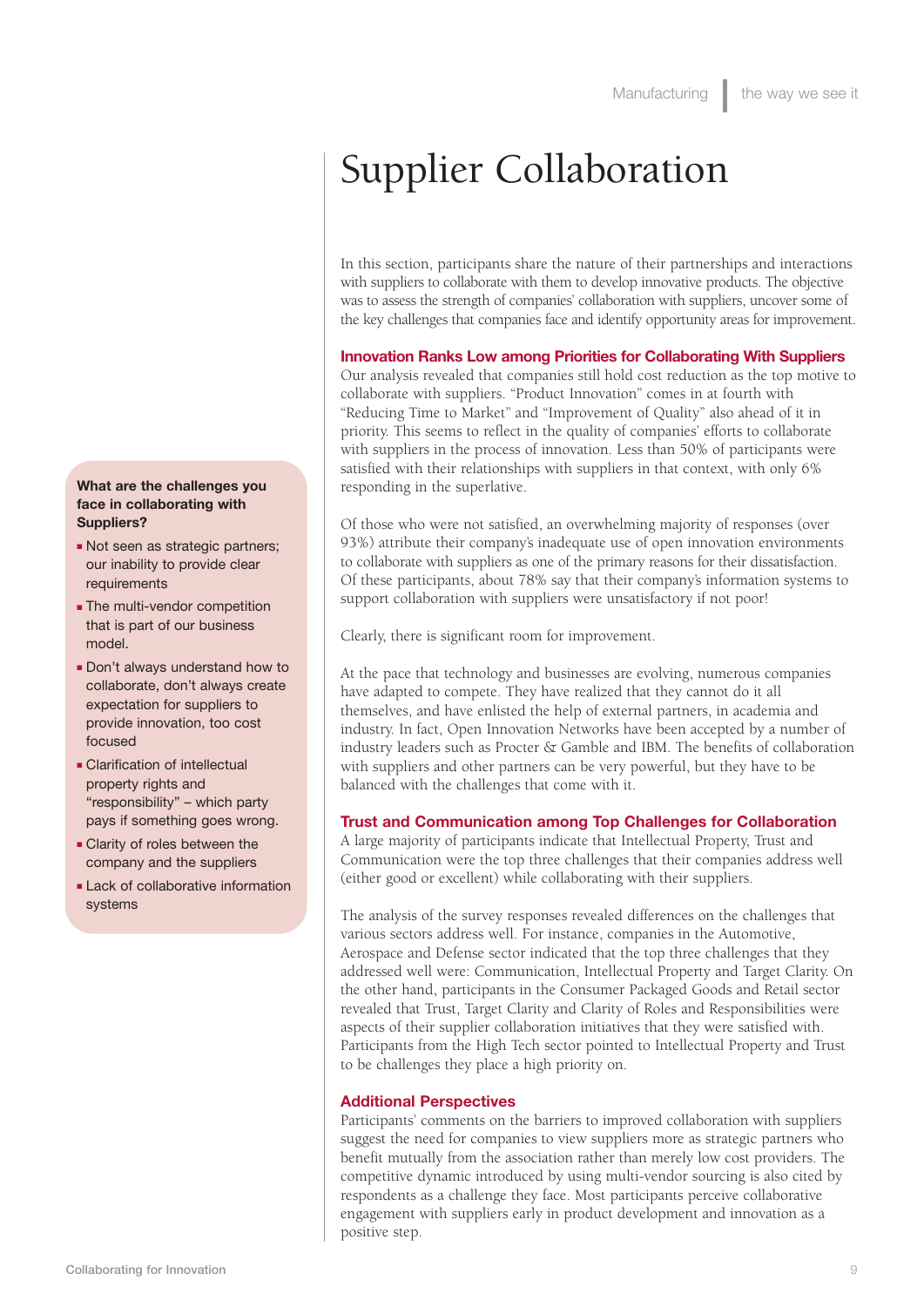# Customer Collaboration

In this section, survey participants were asked to respond to the strength of their companies' innovation initiatives in the context of collaboration with customers. The ability of companies to establish an intimate relationship and understanding of their customers' needs and aspirations is often regarded as an indicator of success that is as important as the quality and functionality of their product(s) itself. This section analyzes the responses from participants from this viewpoint.

#### **Need for an Organized Approach to Involve Customers in the Innovation Process**

Participants are divided about the effectiveness with which their companies involve customers in their innovation process. While the positive responses exceed the negative by 10%, the bulk of the responses straddle the middle ground.

Further analysis of responses from participants who say they were dissatisfied indicated that their companies are not very good at predicting and capitalizing on their customer's unmet needs. A majority of them also say that less than 20% of products that their companies developed and introduced over of the last three years were from ideas that emerged from partnerships with customers during development! Almost 75% of these dissatisfied participants also say that they would rate their company's ability to work with customers to co-develop products/services as unsatisfactory, if not poor. This response from participants is not surprising as 85% of these companies do not use open innovation environments to collaborate with their customers and close to 93% of these companies do not have adequate information systems to support collaboration for innovation with customers!

On the other hand, a majority of participants who express their satisfaction on the status of their companies' collaboration with customers are convinced that their companies' are able to predict and capitalize on customers' unmet needs and also that they work very well with customers to co-develop products/services.

#### **Impact of Customer Collaboration on Innovation Performance**

We observed an interesting correlation between companies' ability to generate new product/service ideas for development and the strength of their Customer Collaboration initiatives. An overwhelming majority of participants who say that their companies struggle with generating new product/service ideas for development expressed that their companies' overall strength of customer collaboration was unsatisfactory if not poor, and also, that these companies were failing to capitalize and predict customer's unmet needs and aspirations which is critical to generating new product/service ideas for development.

Similarly, about two-thirds of participants who were dissatisfied with their companies' ability to develop game changing or market disrupting products/services also said that their companies were unable to predict and capitalize on customer's unmet needs.

Analyzing responses by functional/organizational alignment reveals that members of General Management are more optimistic than other functional groups, with R&D in particular, about their companies' ability to predict and capitalize on customers unmet needs.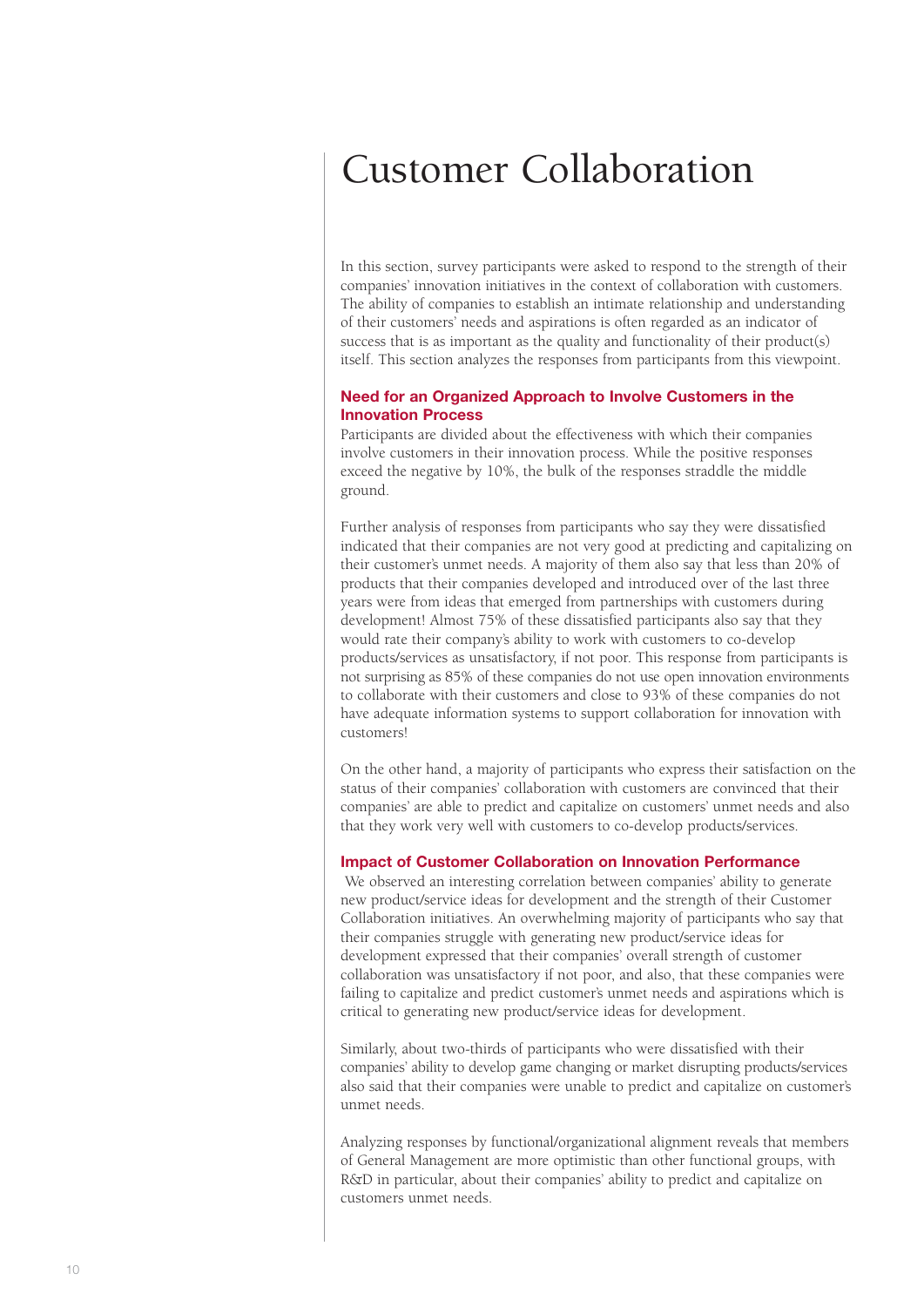### **Collaboration** Two out of three participants who say they were not satisfied with their company's

**Information Systems – The Bottleneck for Improving Customer**

ability to develop game changing products/services and that their new product introductions failed to meet planned sales and profitability targets, say that they are disappointed with the way their company works with customers to co-develop products/services. More than 80% of these same participants also say that their companies' current information systems do not support collaboration with customers. Exhibit 7 provides a sector specific breakdown of responses that corroborates this.

**Exhibit 7 There is a significant room for improvement in the impact of Information systems in supporting innovation across industries.**



**How Well Do Your Company's Information Systems Support Collaboration for Innovation with Customers?**

#### **Additional Perspectives**

From the discussions above we can infer that there is a certainly a need to improve the nature and extent of customers' involvement in the process of innovation and our participants' comments are suggestive of this very same ideology. Many participants also have concerns about the availability of specific methodologies or tools within their companies to capture customers' needs. This in their opinion is further accentuated by the diversity of their customers and/or the sheer size of their customer base therefore posing challenges to aggregation of inputs to derive meaningful insights into their customers' needs. While there is a need to better classify customers and develop advanced methods for segmentation, participants have stressed the need to overcome an even greater barrier – an organizational perception especially among Engineering and Manufacturing related communities that customer research is expensive. Participants think that this threatens product development initiatives as being an abstraction of the R&D organization's experiences rather than insights obtained directly from the voice of customers.

# **What are the most significant customer collaboration related barriers to improved innovation facing your company?**

- **ELack of collaboration information** systems
- No specific methodology or tools to capture customer needs
- **EXTEND PROCESS and objective VOC** processes.
- $E$ n Engineering/manufacturing mindset doesn't always focus on importance of customers, perception of customer research as being too costly, industry is not customer focused
- **Product development is** historically driven, based on own technologies and experiences, not so much on new customers insights
- **n** Information technology a key lagging component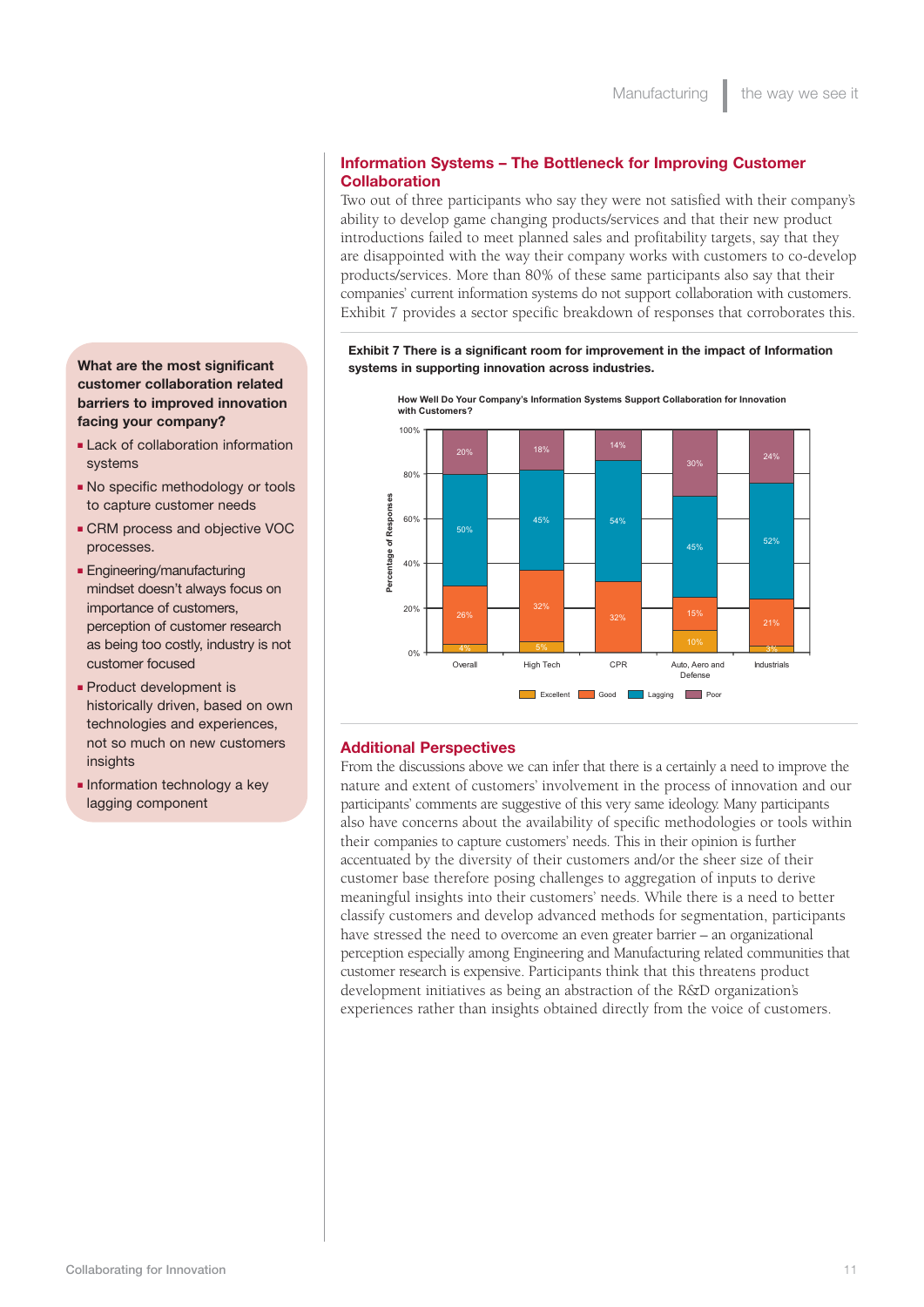## **What are the most significant R&D related barriers to improved innovation facing your company?**

- **Example 1** Lack of alignment between marketing and R&D
- $\blacksquare$  Collaboration in a matrix environment
- <sup>n</sup> Costs of development, lack of innovation culture
- **Exercized research efforts for** feedback and collaboration are fragmented at most
- **Product Lifecycle Management**
- **-** Resources, and getting Manufacturing and Purchasing to play stronger roles.
- The pressure to shorten time to product release

# Research and Development (R&D) Collaboration

In this final section of the survey, participants were requested to respond to questions about their current R&D footprint and supporting infrastructure as well as shed some light on the future strategy, outlook and challenges of this important function. Through this we were able to better understand the extent to which their R&D operational setup impacts their ability to collaboratively innovate with internal as well as external partners.

# **Collaborating on Innovation Initiatives is Not Easy**

In the Corporate Strategy section of the survey, a majority of participants had identified R&D to be the primary function driving innovation within their company. We also observed several responses that pointed to other departments being closely involved in the process of innovation. Sales and Marketing as well as General Management were ranked second and third respectively as drivers of innovation.

When asked about the magnitude of challenges faced by these departments in innovating collaboratively, a consistent message came through: All these departments are faced with significant issues when working on development and innovation initiatives in a cross-functional manner. Some of the challenges faced by companies have been listed in the inset above.

# **Organizational Structure Not Perceived as Fostering Innovation**

Participants were asked if the organizational structure of their companies challenged collaborative innovation. The responses were relatively even between the affirmative and the negative. Further segmentation of the responses by functional departments of participants revealed that a majority of participants from R&D were disappointed with their organizational structure's ability to foster innovation where as those from General Management were mostly satisfied. The rest of the functional groups were evenly distributed between the positive and negative responses.

This does highlight a key difference in perception between these two departments. If the environment is not viewed as conducive or supportive to collaboration and cross functional innovation, competing by generating breakthrough or even incremental innovations becomes that much more difficult. The difference in perceptions between Management and R&D regarding organizational challenges can make delivering and meeting complex project deadlines even more difficult. This is something that the participants have expressed their frustration with in previous sections.

# **External Resources and Information Systems Not Being Leveraged Adequately**

More than 77% of participants who responded that their company's organizational structure was either poor or unsatisfactory in fostering innovation also indicated that they were not satisfied with the use of open innovation environments to collaborate with external parties, scientists and subject area specialists.

Companies across all sectors, most notably High Tech and Automotive, Aerospace and Defense are significantly dissatisfied in the effectiveness with which they are able to use outside support to complement their existing capabilities and collaboratively find solutions to their innovation problems.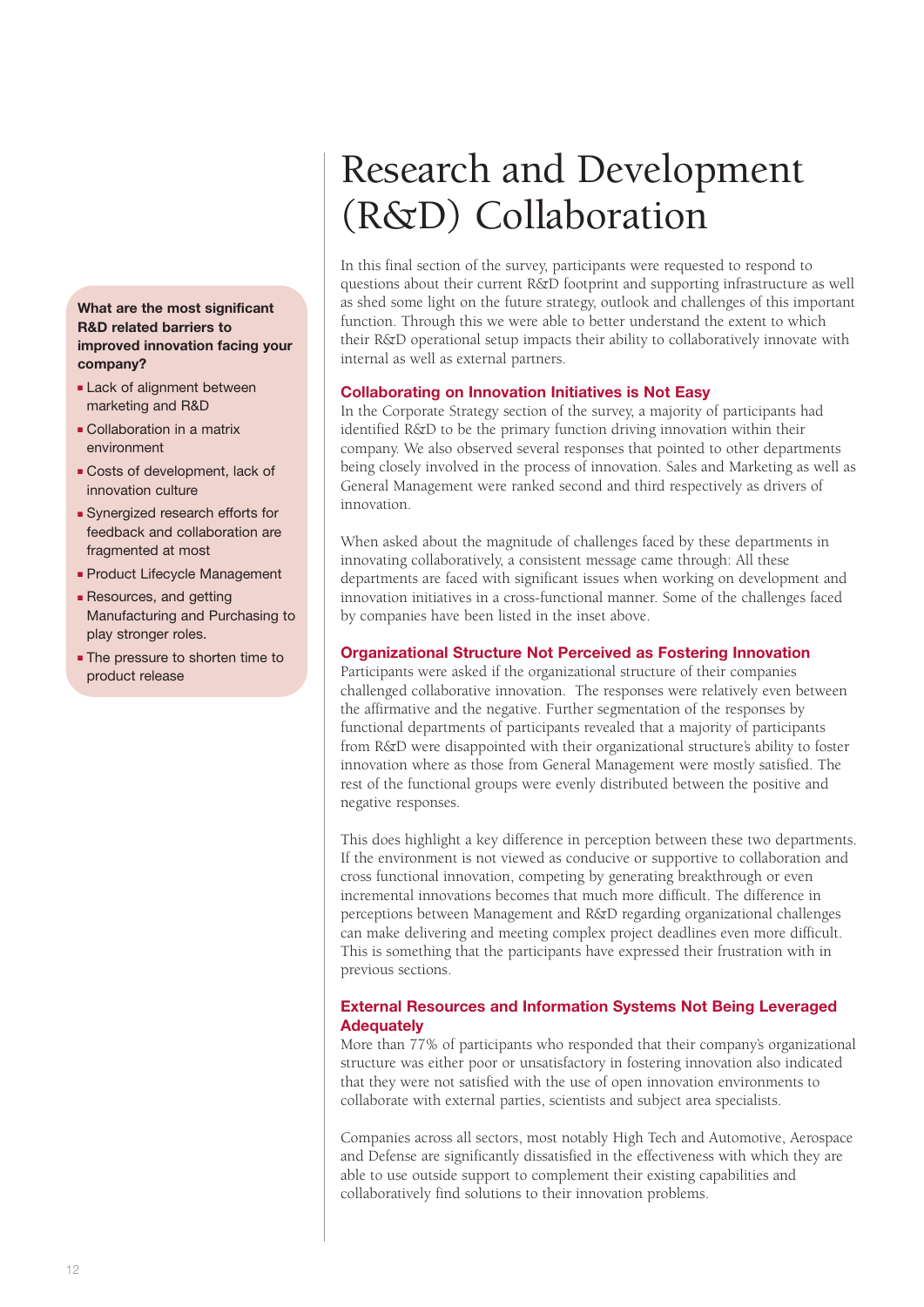**Participants that Perceive Company's Organizational Structure as Either Poor or Unsatisfactory in Fostering Innovation**

- 77% not satisfied with the use of open innovation environments to collaborate with external parties, scientists and subject area specialists
- 68% say that their company's information systems to support collaboration were either inferior or unsatisfactory
- Not satisfied with their company's capabilities to collaborate internally across functional groups in support of innovation

**Participants that Perceive Company's Organizational Structure as Either Good or Superior in Fostering Innovation**

- $\blacksquare$  60% successful in the use of open innovation environments to collaborate with external parties, scientists and subject area specialists
- $\blacksquare$  66% claim that their company successfully used internal efforts to collaborate cross-functionally in support of innovation

The use of open innovation networks and collaborative cross-functional efforts seems to be positively correlated with the satisfaction expressed by participants in their companies' innovation initiatives. The exhibit above highlights the differences in the characteristics and opinions of two groups of participants that differ in their perception of their companies' organizational structure and its ability to foster a collaborative environment for innovation.

Collaborating for innovation with external partners is not trivial, and requires a deliberate and cautious approach, especially when intellectual property rights and trust and communications issues have been previously identified as areas of challenge to companies.

#### **Future R&D Strategy Differs by Sector**

While using external partners to for R&D collaboration may be new avenues for some companies, there are other companies that seek to completely outsource their R&D. Texas Instruments recently announced that they would suspend all Inhouse R&D and work with third party vendors and partners to stay on the forefront of their silicon technology. On the opposite end of the spectrum, there are companies that keep their R&D internal and focus on doing more by themselves. This strategy may continue to work for some industries, markets and niches, but may not in the long run.

Such dramatic changes in companies' long term strategies could be leading indicators of where the industry may be going in the future. We asked participants questions regarding the direction of their future R&D strategy, from an organizational perspective.

Overall, the responses were inconclusive. But, after segmenting the responses by sectors, some interesting patterns emerged. A majority of participants from companies in the CPR sector and the industrials sector say that increasing Inhouse R&D is their primary strategy. Outsourcing is being considered by a very small fraction of the respondents in those sectors. In the meanwhile, responses from the High Tech and the Auto, Aero and Defense sectors are evenly split between keeping R&D in-house vs. outsourcing it.

Interestingly, companies looking to keep R&D functions in-house compare very well with respect to the rest in the following three dimensions:

- $\blacksquare$  Ability to foster innovation within their company
- <sup>n</sup> Their success with internal collaboration for cross-functional initiatives and
- <sup>n</sup> The maturity of their information systems to support cross-functional collaboration.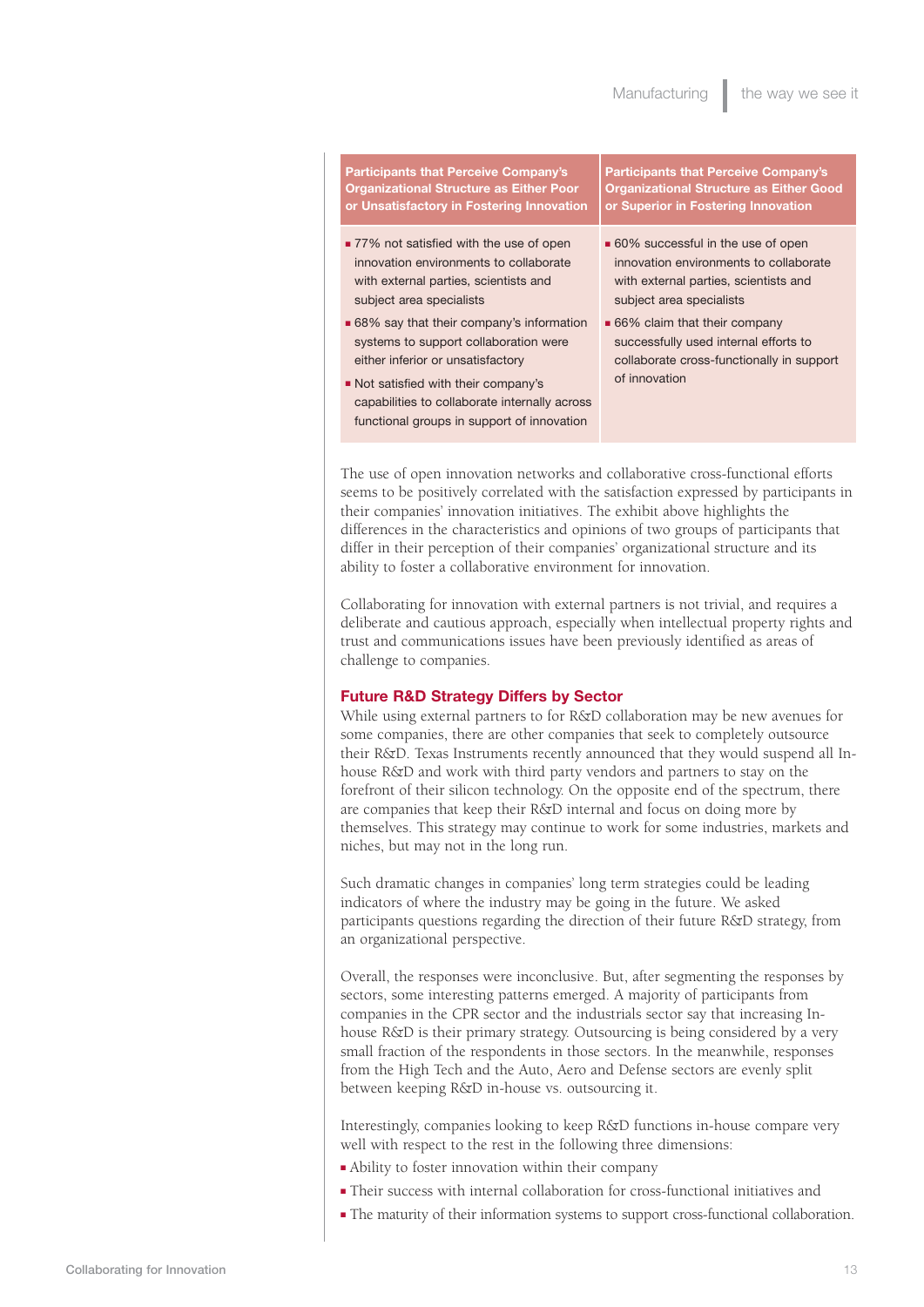Keeping the core product development and innovation capabilities within the company is key to differentiating oneself in the market. Companies that consolidate, defend and build these capabilities can only benefit from the effort. Increasing the level of communication, and leveraging external resources in a collaborative manner, to address gaps in its capabilities can provide companies a powerful advantage in the market against their competitors.

## **Additional Perspectives**

Participants to our survey represent a very diverse set of companies that have R&D operations spread across all parts of the globe. A majority of their views as expressed through comments represent the need for a unified vision across their companies' R&D organization. Although differences due to variations in regional objectives are unavoidable, their common perspective on the primary method to improve collaboration across the R&D organization is to have a big-picture approach within their companies and to use this to develop common goals aligned for all groups such as Sales and Marketing and R&D across the entire geographical footprint.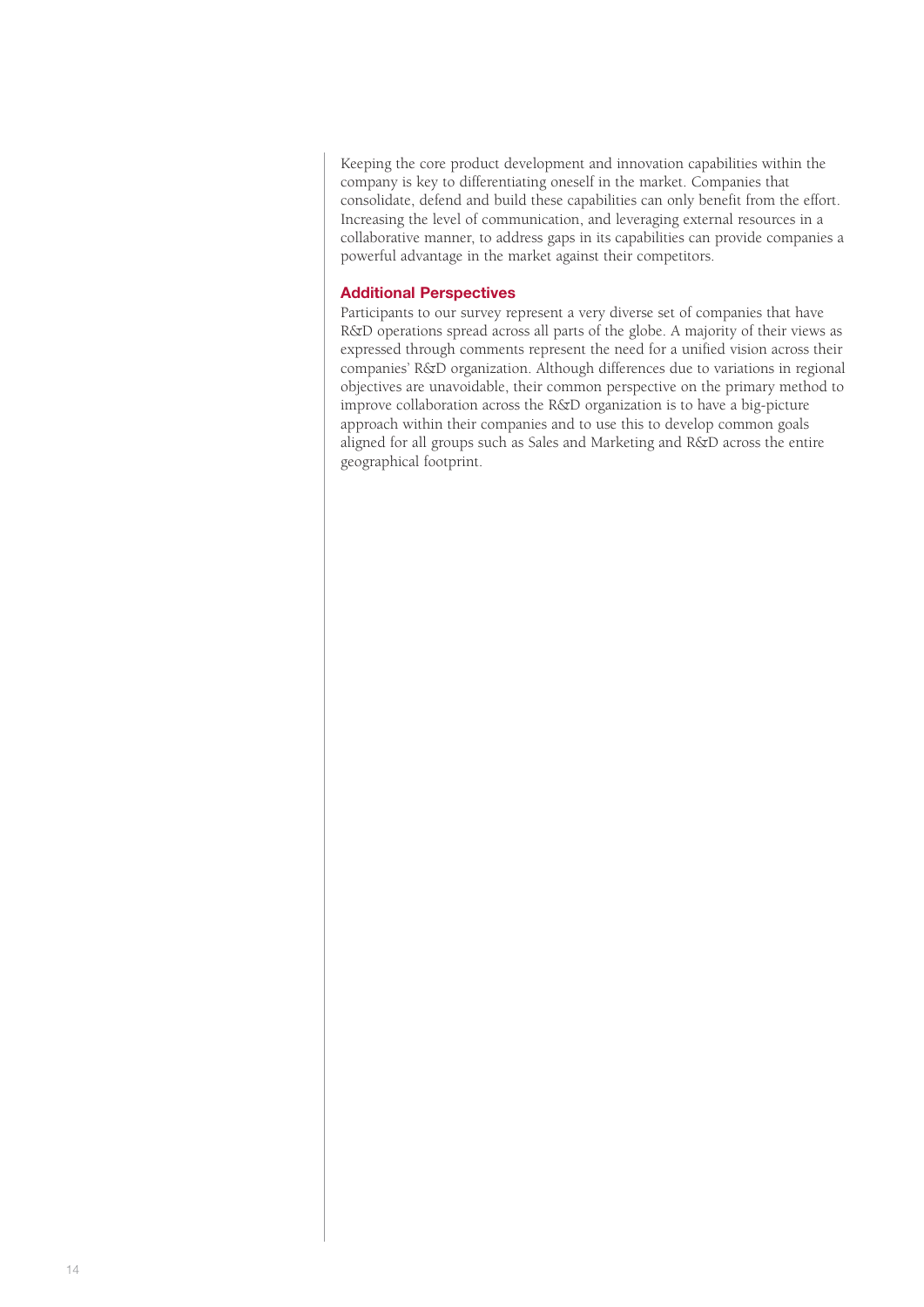# Recommendations

The usual belief in most companies is that a relentless focus on continuously improving the internal innovation capabilities has a direct correlation with the ability to attain long term sustainable competitive advantage. While our analysis of survey responses presented in this report supports this viewpoint to a large extent, we have also identified improvement opportunities for companies that we believe are effective strategies for companies to achieve sustainable competitive advantage through improved management and execution of innovation initiatives. Some of these opportunities for improvement that were inferred from the analysis of survey responses are as follows:

- <sup>n</sup> Continuously monitor performance of the innovation process by developing and implementing appropriate metrics for performance measurement
- <sup>n</sup> Increase involvement of stakeholders in the innovation process through clear definition of roles and responsibilities
- <sup>n</sup> View suppliers as strategic partners not just low-cost providers; develop advanced methods for customer segmentation and evolve an R&D organizational structure that improves cross functional collaboration with other functions

#### **Corporate Strategy**

- <sup>n</sup> Define and regulate the balance in focus for enabling success of breakthrough as well as derivative innovation efforts
- <sup>n</sup> Evolve an organization structure to enable innovation to be driven by non-R&D functions

#### **Innovation Performance**

- <sup>n</sup> Formalize a robust process for generation of ideas and strengthen the process for the selection of ideas for development
- <sup>n</sup> Develop a methodology to use specific company-specific metrics to measure and track the performance of the company's innovation process
- <sup>n</sup> Increase access to open innovation networks to leverage external support for both idea generation for basic R&D

#### **Stakeholder Collaboration with Suppliers, Customers and Internally within R&D**

- <sup>n</sup> Increasingly view suppliers as trust-worthy partners in the innovation process
- <sup>n</sup> Develop new methods to collaborate closely with customers to capture their unmet needs
- <sup>n</sup> Evolve design of the R&D organizations that foster cross-functional collaboration and enables sharing of information across the organization

This study has provided us deeper insights into the strengths, challenges and opportunities across a number of areas with reference to the topic of *Collaborating for Innovation*. We hope that you too have benefited from the findings and discussions presented in this report.

Conversely, we also believe that this study has enabled us to ask more questions that probe even further into various topics related to innovation. We look forward to seek answers to these and many more unanswered questions through our future studies. We conclude by leaving you with a few of these questions and also request that you to send us some of your thoughts to the contact address provided at the end of this report.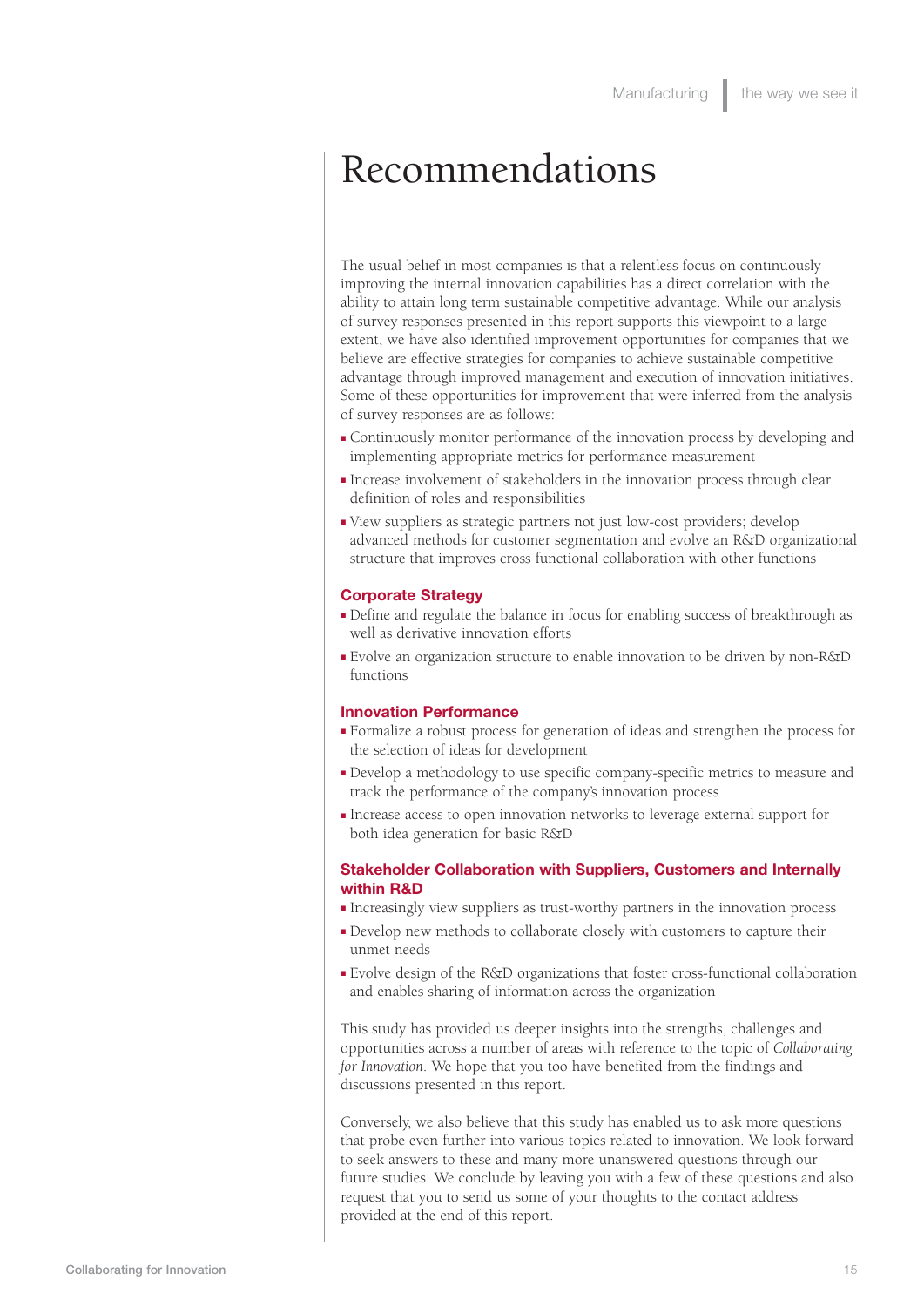- <sup>n</sup> How do companies strike a favorable balance between the focus on breakthrough innovation versus derivative and incremental innovation?
- <sup>n</sup> How do organizations sustain the focus on assessing the performance of their innovation process without subverting or diminishing the creativity of the employees?



# **About Capgemini and the Collaborative Business Experience**

Capgemini, one of the world's foremost providers of consulting,

technology and outsourcing services, enables its clients to transform and perform through technologies.

Capgemini provides its clients with insights and capabilities that boost their freedom to achieve superior results through a unique way of working - the Collaborative Business Experience - and through a global delivery model called

Rightshore®, which aims to offer the right resources in the right location at competitive cost. Present in 36 countries, Capgemini reported 2007 global revenues of EUR 8.7 billion and employs over 83,000 people worldwide.

More information is available at **www.capgemini.com.**